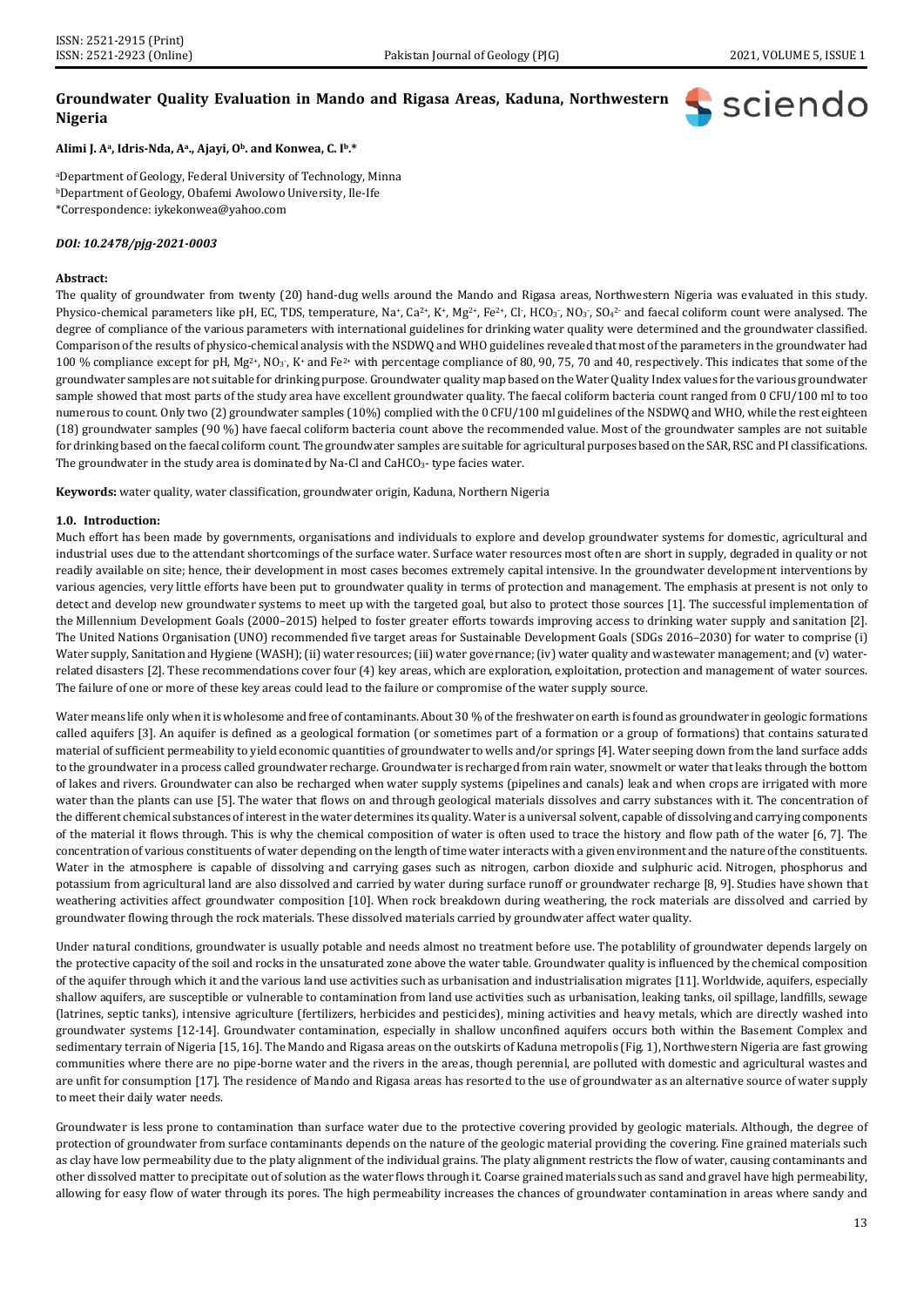gravelly materials provide covering for the groundwater. Therefore, domestic and agricultural wastes affect groundwater quality, especially in an environment where the topsoil is composed of coarse materials. Groundwater within sandy tropical environment of the Mando and Rigasa areas is exploited through hand-dug wells and shallow drilled boreholes. The rapidly increasing population of these areas and the unplanned and unregulated waste disposal and sewage system call for concern on the status of the groundwater in which the Mando and Rigasa residence rely on. The health of the people may be impaired by drinking unwholesome water. The consumption of unwholesome water has led to severe illnesses and death [18]. The situation in Mando and Rigasa areas of Kaduna State calls for an assessment of the groundwater quality of the areas to avoid water related illnesses and death. This study therefore aims to evaluate the groundwater abstracted from the shallow aquifers of the Mando and Rigasa areas to determine its hydrochemistry and suitability for drinking and agricultural purposes.



**Figure 1.** Generalised Geological Map of Kaduna State, Nigeria [19]

The objectives of this study are to:

- i. Carry out inventory of hand-dug wells around the study area;<br>ii. Carry out groundwater sampling and chemical analysis;
- Carry out groundwater sampling and chemical analysis;
- iii. Assess the suitability of the groundwater for drinking and agricultural use; and
- iv. Determine the origin and classification of the groundwater.

# **1.1.Geological Setting**

The Mando and Rigasa areas lie within latitudes  $10^{\circ}$  32'N and  $10^{\circ}$  36' N and longitudes  $7^{\circ}$  22' E and  $7^{\circ}$  26' E (Figure 2), in Igabi Local Government Area of Kaduna State. The areas fall within the southeastern part of Kaduna, Nigeria. The study area is within the tropical Savannah climate with distinct dry and wet seasons. The dry season occurs between October and April while the wet season is between May and September. These two seasons reflect the influences of tropical continental and equatorial maritime air masses that sweep over the entire country. The annual rainfall ranges between 793.4 mm and 1655.2 mm with a mean annual rainfall of 1197.1 mm. The mean monthly rainfall ranges from 0 mm in the driest months to above 300 mm in August, while the diurnal temperature ranges between 9 oC and 34 oC [14]. The vegetation in the area is of typical guinea Savannah, characterised by sparse shrubs and interrupted by large isolated trees. There is more continuous grass cover in the rainy season than the dry season. The area is still undergoing urbanisation, subjecting most part to the construction of settlements, commercial and related infrastructure. The cultivation of cereals and vegetable is practised in the area. The landform in and around the area is gently undulating with heights above the mean sea level not more than 640 m (2100 ft.). The area is drained by River Mashi and its tributaries, which form a dendritic drainage pattern. This drainage network empties into the main River Kaduna in the eastern part of the study area. The study area is underlain by Basement Complex rocks of high-grade igneous and metamorphic rocks (Figure 1). The geology of the study area is predominantly migmatite-gneiss complex and metasediments consisting of schists and quartzites, trending approximately NNW-SSE. These rocks either outcrop or are overlain by a mantle of the decomposed kaolinised weathered zone with a thick lateritic crust in some places. There are few outcrops of these rocks in the study area.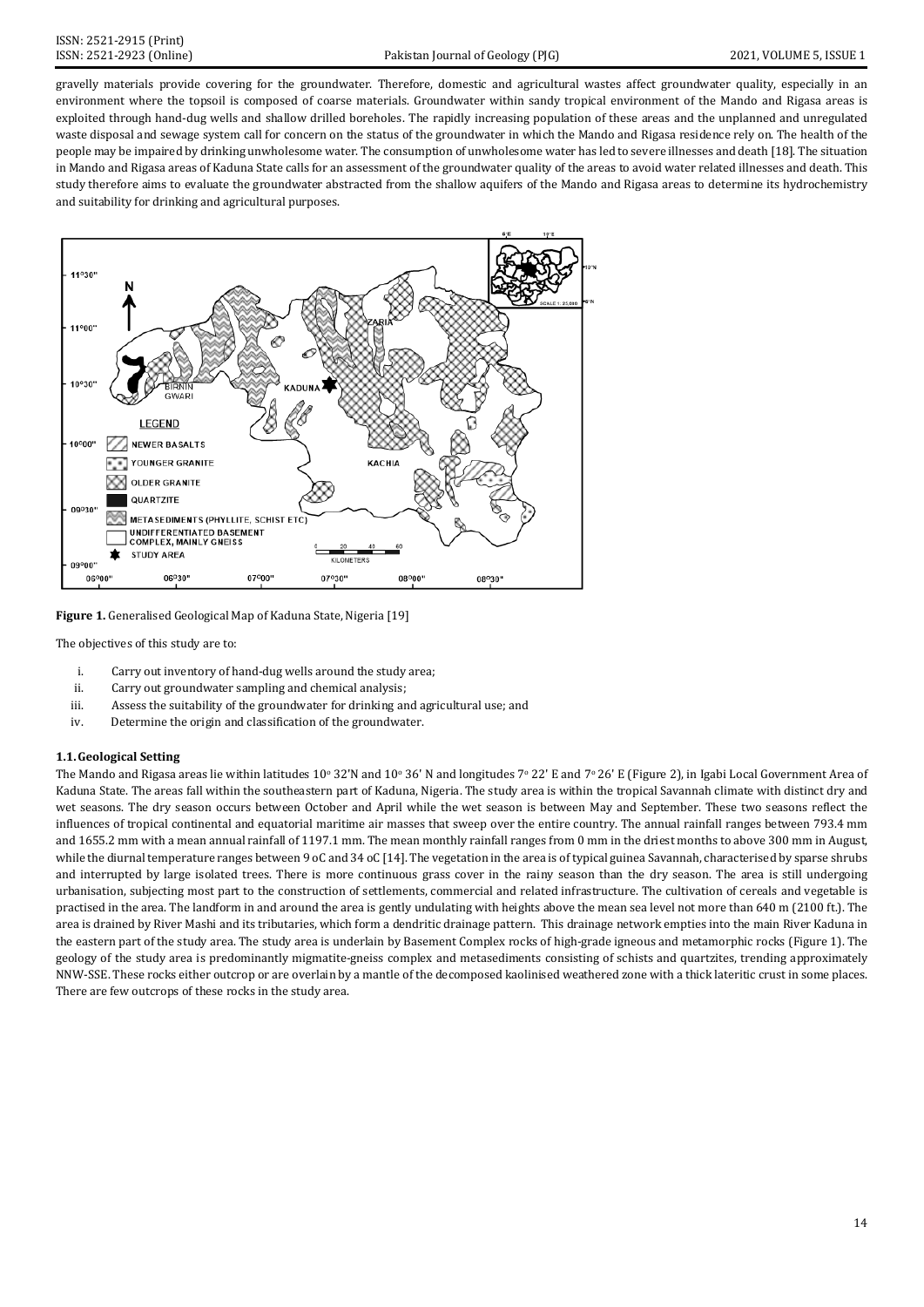

**Figure 2.** Geological Map of Mando and Rigasa Areas [21]

# **2.0.Materials and Methods**

The hand-dug wells within the study area were mapped and their locations determined using the etrex Garmin Global Positioning System (GPS). Groundwater samples for water quality analysis were collected from 20 hand-dug wells within the study area. All the groundwater samples were collected in properly washed plastic bottles, which were first rinsed with some quantity of the groundwater samples before collection. Each of the groundwater sample bottles were properly labelled using paper tape and marker. The electrical conductivity (EC), pH, temperature and total dissolved solids (TDS) of the groundwater were measured *in situ* with portable WAGTECH electrical conductivity/TDS metre. The cations; Ca<sup>2+</sup>, Mg<sup>2+</sup>, Na<sup>+</sup>, K<sup>+</sup> and Fe<sup>2+</sup> were analysed using atomic absorption spectrometer (AAS) method at the laboratory of Kaduna Environmental Protection Agency (KEPA). At the laboratory of National Water Resources Institute, Kaduna, analysis for the determination of anionic concentrations of bicarbonate  $(HCO<sub>3</sub>)$ , chloride (Cl-), sulphate  $(SO<sub>4</sub><sup>2</sup>)$  and nitrate (NO $_3$ ) as well as microbiological analysis for the determination and measurement of faecal coliforms in the groundwater samples was carried out. Bicarbonate (HCO3<sup>-</sup>) analysis was carried out using acid titration method; chloride (Cl<sup>-</sup>) concentration was measured by complexometric AgNO3 titration method; sulphate concentration was determined by BaCl<sub>3</sub> turbidity method using a spectrophotometer. Nitrate (NO<sub>3</sub><sup>-</sup>) was measured using Hach spectrophotometer/cadmium reduction. Faecal Coliforms were measured by membrane filtration technique using WAGTECH kit.

The results obtained from the analysed physical, chemical and microbiological parameters were compared with standard guideline values recommended by Nigerian Standard for Drinking Water Quality (NSDWQ and the World Health Organization (WHO) [) [22, 23]. The degree of compliance of the results with the guidelines was used to assess the groundwater quality. The results of the chemical analysis were plotted on the Piper trilinear diagram. The groundwater was classified on the basis of the region where the data plots on the Piper trilinear diagram. The chemical data were also plotted on the Gibbs diagram. The groundwater quality-controlling mechanism was determined based on the region where the data plots on the Gibbs diagram. Results of physico-chemical analysis were used to calculate the water quality index (WQI) for the groundwater samples using the weighted arithmetic water quality index method [24]. To calculate the WQI, weight was assigned to each of the physico-chemical parameters according to their relative importance in the overall quality of water for drinking purpose [11, 25]. The assigned weights ranged from 1 to 5. The maximum weight of 5 was assigned to nitrate and TDS; 4 for pH, EC, SO<sub>4</sub><sup>2</sup>; 3 for HCO<sub>3</sub>, Cl<sup>.</sup>; 2 for Ca<sup>2+</sup>, Na<sup>+</sup>, K<sup>+</sup>; and 1 for Mg<sup>2+</sup>. The relative weight for the *i*th water quality was computed using Equation 1 [25], while the quality rating (*qi*) scale for the *i*th water quality parameter was computed using Equation 2.

(1)

$$
W_i = \frac{w_i}{\sum_{i=1}^n w_i}
$$

Where, *Wi* = relative weight of the *i*th parameter *wi =* assigned weight of the *i*th parameter *n* = number of parameters.

$$
q_i = \frac{c_i}{s_i} \times 100 \tag{2}
$$

where

*qi* = quality rating of the *i*th parameter

*ci* = concentration of the *i*th parameter in milligrams per litre

 $s_i$  = Standard permissible value of the *i*th parameter in milligrams per litre [23].

Equation 2 ensures that  $q_i = 0$  when no pollutant is present in the water, while  $q_i = 100$  if the concentration of the parameter is equal to the permissible limit for drinking water. Therefore,  $q_i$  will increase with increase in the concentration of the pollutant. However, the quality rating for pH requires a different approach. The permissible range of pH for drinking water is 6.5 to 8.5, hence the quality rating for pH is expressed as

$$
q_i p = \frac{(c_i - 7.5)}{7.5} \times 100
$$
\n(3)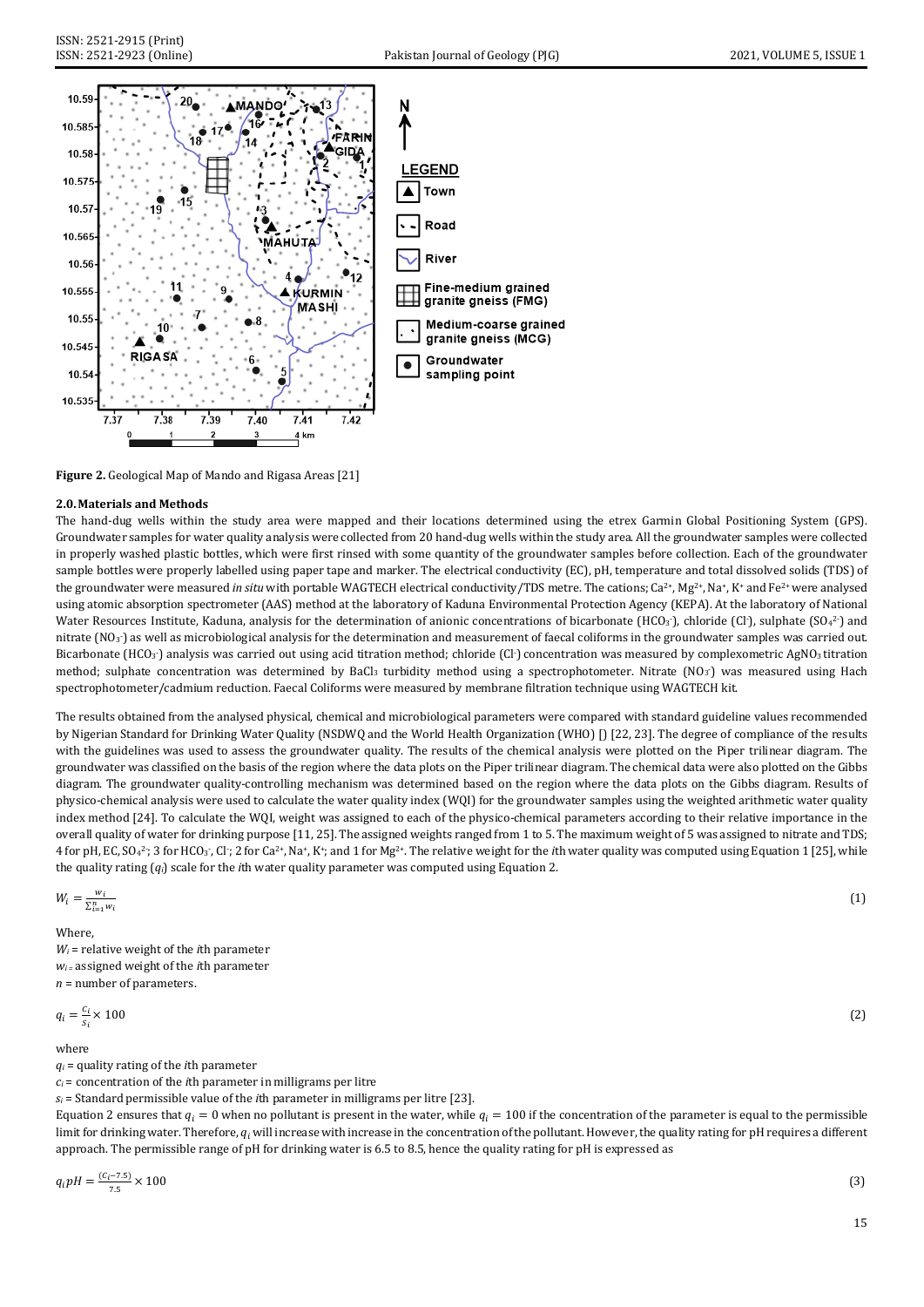Ignoring the algebraic sign in the numerical difference between  $c_i$  and 7.5, Equation 3 ensures that  $q_i pH = 0$  for pH = 7.5. For computing the final value of WQI, the sub-index (*SI***)** corresponding to the *i*th parameter was determined using Equation 3. The sum of *SI* values of all the parameters gave the WQI for each of the groundwater samples (Equation 4).

 $S_l = W_l \times q_l$  (4)

$$
\mathbf{r} = \mathbf{r} \cdot \mathbf{r}
$$

 $WQI = \sum SI_i$  (5)

where

*SIi* = sub-index of *i*th parameter *Wi* = relative weight qi = rating based on concentration of *i*th parameter n is the number of parameters.

# **3.0.Results and Discussion**

The data obtained from the analysis of the twenty (20) groundwater samples are presented in Table 1. The pH of the groundwater samples ranged between 5.6 and 7.2 with a mean of 6.6. The temperature values ranged between 26.8 °C and 28.7 °C with a mean temperature of 27.8 °C. The EC ranged between 14.91 μS/cm and 895.00 μS/cm with a mean EC of 191.14 μS/cm. The TDS in the groundwater within the study area ranged between 7.37 mg/L and 447.00 mg/L with a mean of 95.22 mg/L. The results obtained from the laboratory chemical analyses of the groundwater samples revealed that the Ca<sup>2+</sup>, Mg<sup>2+</sup>, Na+, K<sup>+</sup> and Fe<sup>2+</sup> concentrations ranged between 0.02 mg/L and 44.67 mg/L, 0.05 mg/L and 21.82 mg/L, 1.23 mg/L and 68.40 mg/L, 1.50 mg/L and 31.80 mg/L, and 0.12 mg/L and 3.12 mg/L, respectively, while their mean concentrations are 8.47 mg/L, 5.92 mg/L, 12.65 mg/L, 11.11 mg/L and 1.28 mg/L, respectively. The HCO3-, Cl-, NO3- and SO42- concentrations ranged between 6.00 mg/L and 90.00 mg/L, 3.75 mg/L and 100.19 mg/L, 1.06 mg/L and 136.00 mg/L, and 0.00 mg/L and 34.00 mg/L, respectively, while their mean concentrations are 24.15 mg/L, 25.89 mg/L, 31.01 mg/L and 7.25 mg/L, respectively. The chemical data were converted to meq/L to enable quality assurance checks and interpretation of the data using standard charts and tables. The quality assurance of the analysis involved the determination of Cation-Anion Balance (CAB) using Equation 6.

$$
CAB = \frac{\sum cations - \sum Anions}{\sum cations + \sum Anions} \times 100 \tag{6}
$$

CAB of less than 5 % indicates that the analysis is within acceptable limits [26]. The CAB obtained for all the groundwater samples were below 5 % except for groundwater samples 11, 15 and 17 (Table 2).

## **3.1. Groundwater Potability**

The pH of the groundwater samples ranged between 5.6 and 7.2 with a mean of 6.6. The EC ranged between 14.91 μS/cm and 895.00 μS/cm with a mean EC of 191.14 μS/cm. The TDS in the groundwater within the study area ranged between 7.37 mg/L and 447.00 mg/L with a mean of 95.22 mg/L. The pH values of the groundwater in the study area indicate that most of the groundwater fall within the permissible limits of 6.5 – 8.5 stipulated by the NSDWQ [22] and WHO [23], except for Samples 6, 14, 16 and 17 with values of 6.4, 6.3, 5.6 and 6.4, respectively. The pH scale has values ranging from zero (0) to fourteen (14), with seven (7) as neutral. Substances with pH less than 7 are acidic while those greater than 7 are alkaline. Four (4) out of the twenty (20) groundwater samples (representing 20 % of the groundwater samples) have pH lower than the minimum permissible limit of 6.5 recommended by NSDWQ [22] and WHO [23]. The groundwater samples with pH less than 6.5 are slightly acidic and not suitable for drinking purpose based on the NSDWQ [22] and WHO [23] guidelines. The regular consumption of acidic water causes derangement of the acid-base balance of the body leading to metabolic acidosis [27]. The range of groundwater temperature of 26.8 oC and 28.7 oC obtained within the study area indicates very little variation in the water temperature. There is no specific recommendation on temperature of potable water. However, high or variable temperature affects aquatic life. The dissolution of substances in water gives rise to ions that can conduct electric current. Therefore, EC is a valuable indicator of the amount of substance dissolved in water. The EC obtained for the groundwater samples ranged between 14.91 μS/cm and 895.00 μS/cm with a mean EC of 191.14 μS/cm, while TDS ranged between 7.37 mg/L and 447.00 mg/L with a mean TDS of 95.22 mg/L. The EC and TDS stipulated for potable water indicate a maximum permissible levels of 1000 μS/cm and 500 mg/L, respectively [22, 23]. The groundwater samples all fall within the permissible limits hence, are suitable for drinking purpose. The very low EC and TDS values obtained for some of the groundwater samples such as Samples 16 and 19 suggest low dissolved ion concentration in the groundwater resulting from poor rock-water interaction in the recharge and transport of the groundwater. The poor rock-water interaction could be as a result of the highly indissoluble nature of the rock or the short residence time of the groundwater within the rock material.

The comparison of the results of physico-chemical analysis with the NSDWQ [22] and WHO [23] guidelines revealed that the ionic concentrations of most of the groundwater samples fall within the permissible limits except in few cases for pH,  $Mg^{2+}$ , NO<sub>3</sub><sup>-</sup>, NO<sub>3</sub><sup>-</sup>, With percentage compliance of 80, 90, 75, 70 and 40, respectively. This indicates that the groundwater samples with ionic concentration above the maximum permissible limits are not potable. Excess magnesium, nitrate and potassium in the human body can alter the rate of heartbeat, lower blood pressure, lead to comma and even death. Excess iron in drinking water causes heart and liver diseases.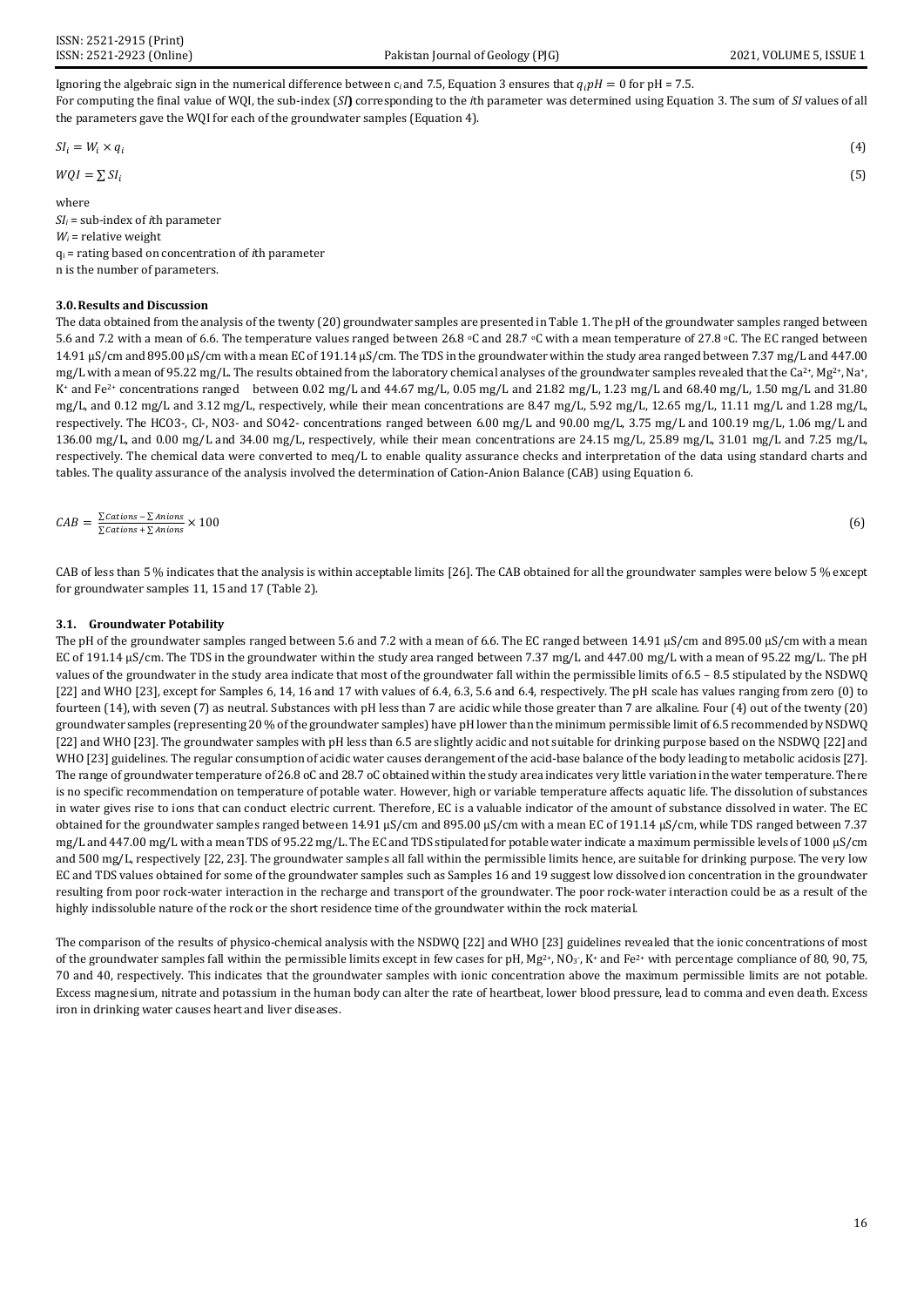| ISSN: 2521-2915 (Print)  |  |
|--------------------------|--|
| ISSN: 2521-2923 (Online) |  |

**Table 1.** Physico-chemical Results

Pakistan Journal of Geology (PJG) 2021, VOLUME 5, ISSUE 1

| <b>Sample Code</b> | Location    | Lat.<br>(N) | Long.<br>(E) | pH      | EC<br>$(\mu S/cm)$ | <b>TDS</b><br>(mg/L) | Temp<br>(°C) | Na<br>mg/L | $\bf K$<br>mg/L | Ca<br>mg/L | Mg<br>mg/L | Fe<br>mg/L | $Cl$ mg/L | NO <sub>3</sub><br>mg/L | HCO <sub>3</sub><br>mg/L | SO <sub>4</sub><br>mg/L | Faecal<br>coliform<br>(cfu/100ml) |
|--------------------|-------------|-------------|--------------|---------|--------------------|----------------------|--------------|------------|-----------------|------------|------------|------------|-----------|-------------------------|--------------------------|-------------------------|-----------------------------------|
| 1                  | Faringida   | 10.5797     | 7.4154       | 6.6     | 243.00             | 120.00               | 27.8         | 15.80      | 15.40           | 10.44      | 6.13       | 1.57       | 34.74     | 56.00                   | 13.00                    | 2.00                    | <b>TNTC</b>                       |
| 2                  | Mando       | 10.5814     | 7.4081       | 6.5     | 438.00             | 218.00               | 27.6         | 18.20      | 28.34           | 24.12      | 20.18      | 1.71       | 68.73     | 110.00                  | 31.00                    | 7.00                    | <b>TNTC</b>                       |
| 3                  | Mahuta      | 10.5682     | 7.402        | 6.7     | 130.80             | 65.40                | 27.7         | 10.00      | 4.80            | 1.46       | 8.70       | 0.32       | 13.25     | 20.00                   | 28.00                    | 7.00                    | <b>TNTC</b>                       |
| 4                  | Mahuta      | 10.5578     | 7.409        | 6.7     | 105.20             | 52.30                | 27.8         | 5.70       | 2.40            | 1.60       | 5.40       | 0.19       | 3.75      | 6.00                    | 34.00                    | 6.00                    | 100                               |
| 5                  | H/Danmani   | 10.5404     | 7.4046       | 6.8     | 510.00             | 254.00               | 27.7         | 68.40      | 27.44           | 9.10       | 10.17      | 1.87       | 74.23     | 80.00                   | 81.00                    | 12.00                   | <b>TNTC</b>                       |
| 6                  | Rigasa      | 10.5421     | 7.4001       | 6.4     | 895.00             | 447.00               | 27.5         | 26.16      | 29.14           | 44.67      | 21.82      | 3.10       | 100.19    | 136.00                  | 41.00                    | 26.00                   | <b>TNTC</b>                       |
| $\overline{7}$     | Rigasa      | 10.5502     | 7.3883       | 6.9     | 29.00              | 14.00                | 27.4         | 4.80       | 4.70            | 0.02       | 0.05       | 0.12       | 3.75      | 3.60                    | 11.00                    | 0.00                    | <b>TNTC</b>                       |
| 8                  | Rigasa      | 10.5514     | 7.3992       | 6.9     | 40.50              | 20.30                | 27.5         | 4.23       | 4.74            | 1.16       | 2.60       | 0.17       | 5.75      | 3.00                    | 16.00                    | 4.00                    | 30                                |
| 9                  | Rigasa      | 10.5545     | 7.3944       | $7.1\,$ | 82.70              | 41.40                | 27.4         | 6.50       | 7.23            | 3.97       | 3.46       | 0.19       | 6.75      | 1.40                    | 40.00                    | 5.00                    | <b>TNTC</b>                       |
| 10                 | Rigasa      | 10.5476     | 7.379        | 6.7     | 32.60              | 16.50                | 27.2         | 3.10       | 3.24            | 2.58       | 2.57       | 0.31       | 3.75      | 2.30                    | 16.00                    | 8.00                    | $\bf{0}$                          |
| 11                 | Rigasa      | 10.5543     | 7.3824       | 6.9     | 16.11              | 7.89                 | 27.1         | 2.10       | 1.74            | 3.80       | 0.57       | 1.26       | 5.25      | 1.52                    | 7.00                     | 4.00                    | <b>TNTC</b>                       |
| 12                 | K/Mashi     | 10.5582     | 7.416        | 6.6     | 358.00             | 179.00               | 26.8         | 23.46      | 25.50           | 22.17      | 8.17       | 1.84       | 38.24     | 12.00                   | 90.00                    | 34.00                   | $\mathbf{1}$                      |
| 13                 | Mando       | 10.5884     | 7.4041       | 6.5     | 49.20              | 23.70                | 28.4         | 5.62       | 2.50            | 1.14       | 1.80       | 1.44       | 8.75      | 2.00                    | 10.00                    | 4.00                    | <b>TNTC</b>                       |
| 14                 | Mando       | 10.5827     | 7.3964       | 6.3     | 115.20             | 57.90                | 28.6         | 13.89      | 14.26           | 3.38       | 1.76       | 1.77       | 21.74     | 24.00                   | 13.00                    | 4.00                    | TNTC                              |
| 15                 | Mashi Gwari | 10.5741     | 7.3866       | 6.8     | 21.50              | 10.50                | 28.6         | 1.60       | 3.18            | 4.54       | 0.21       | 1.31       | 6.75      | 4.20                    | 8.00                     | 0.00                    | $\bf{0}$                          |
| 16                 | Idi Musa    | 10.5873     | 7.3989       | 5.6     | 590.00             | 294.00               | 28.7         | 28.87      | 31.8            | 24.90      | 16.40      | 3.12       | 94.72     | 132.00                  | 6.00                     | 2.00                    | TNTC                              |
| 17                 | Rugan Bello | 10.583      | 7.3937       | 6.4     | 75.20              | 37.40                | 28.5         | 3.14       | 6.47            | 4.70       | 2.21       | 1.81       | 10.25     | 8.00                    | 8.00                     | 7.00                    | TNTC                              |
| 18                 | Lema        | 10.5822     | 7.3898       | 6.6     | 49.70              | 24.80                | 28.1         | 6.15       | 4.00            | 1.50       | 2.80       | 1.18       | 6.75      | 16.00                   | 10.00                    | 3.00                    | 200                               |
| 19                 | Mashi Gwari | 10.5721     | 7.3809       | 6.7     | 14.91              | 7.37                 | 28.1         | 4.14       | 3.87            | 1.27       | 1.95       | 1.01       | 6.25      | 1.18                    | 7.00                     | 9.00                    | 200                               |
| 20                 | Lema        | 10.5882     | 7.3871       | 7.2     | 26.20              | 13.00                | 27.9         | 1.23       | 1.50            | 2.84       | 1.52       | 1.31       | 4.25      | 1.06                    | 13                       | 1                       | TNTC                              |
| NSDWQ (2015)       |             |             |              |         |                    |                      |              | 200        | $\blacksquare$  | 150        | 20         | 0.3        | 250       | 50                      | $\blacksquare$           | <b>100</b>              | $\bf{0}$                          |
| WHO GLV (2017)     |             |             |              |         |                    |                      |              |            | 10              | 75         | 20         | 0.3        |           | 50                      | 250                      | 200                     | $\bf{0}$                          |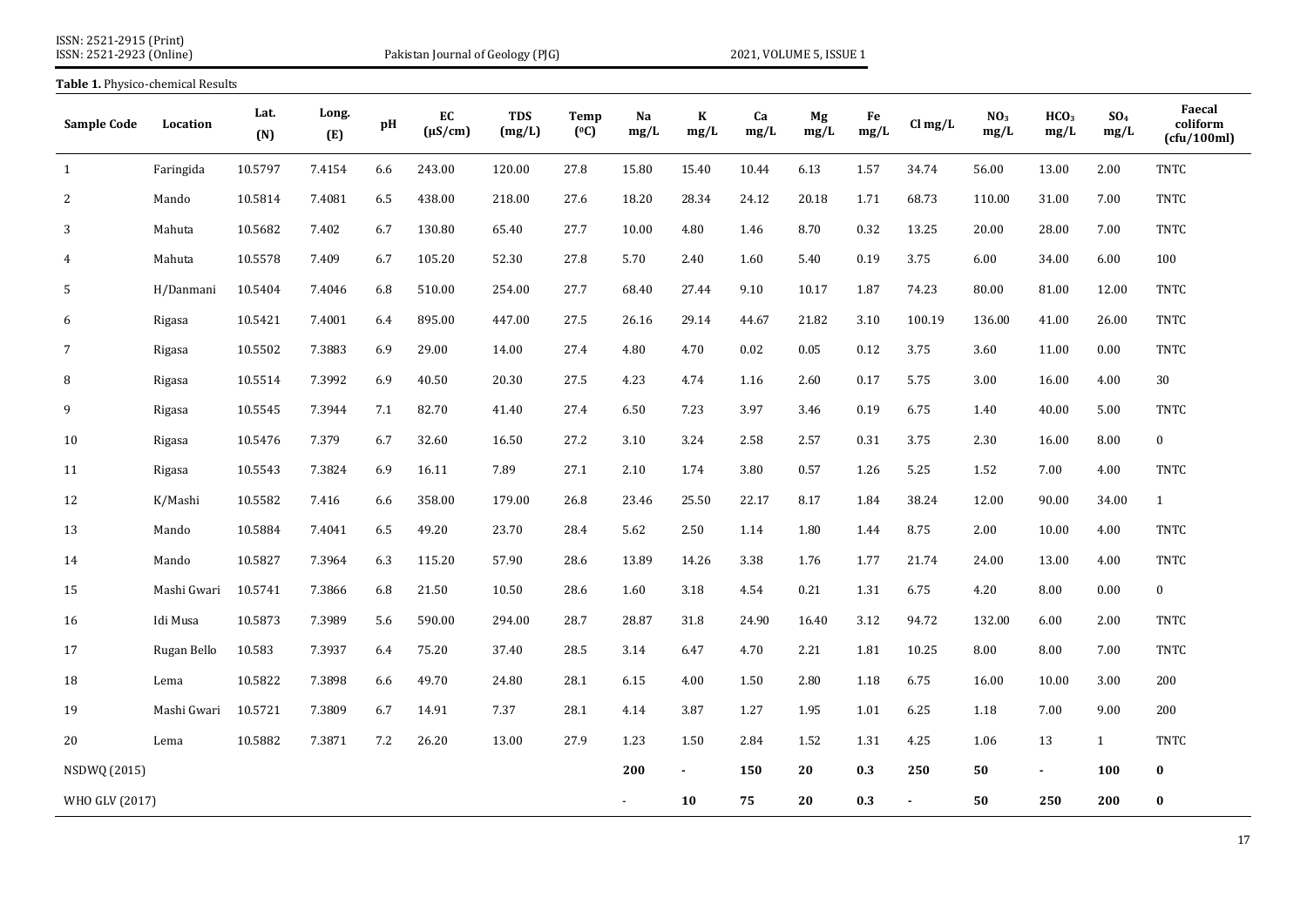| ISSN: 2521-2915 (Print)  |  |
|--------------------------|--|
| ISSN: 2521-2923 (Online) |  |

Pakistan Journal of Geology (PJG) 2021, VOLUME 5, ISSUE 1

|                    | Table 2. Physico-chemical Results (meg/L) |         |          |      |          |             |                 |                  |                 |                   |                  |            |            |            |        |       |               |                    |
|--------------------|-------------------------------------------|---------|----------|------|----------|-------------|-----------------|------------------|-----------------|-------------------|------------------|------------|------------|------------|--------|-------|---------------|--------------------|
| <b>Sample Code</b> | Na                                        | $\bf K$ | Ca       | Mg   | Fe       | $_{\rm Cl}$ | NO <sub>3</sub> | HCO <sub>3</sub> | SO <sub>4</sub> | $\Sigma$ (Cation) | $\Sigma$ (Anion) | <b>CAB</b> | <b>SAR</b> | <b>RSC</b> | PI (%) | Na/Cl | $(Na-Cl)/SO4$ | $CL-$<br>$Na$ )/Mg |
| $\mathbf{1}$       | 0.69                                      | 0.39    | 0.52     | 0.50 | 0.06     | 0.98        | 0.93            | 0.21             | 0.04            | 2.15              | 2.14             | 0.53       | 0.96       | $-0.81$    | 67.25  | 0.70  | $-7.00$       | 0.58               |
| 2                  | 0.79                                      | 0.72    | 1.20     | 1.66 | 006      | 1.94        | 1.77            | 0.51             | 0.15            | 4.44              | 4.37             | 0.86       | 0.66       | $-2.36$    | 41.14  | 0.41  | $-7.86$       | 0.69               |
| 3                  | 0.44                                      | 0.12    | 0.08     | 0.72 | 0.01     | 0.38        | 0.32            | 0.46             | 0.15            | 1.36              | 1.30             | 2.14       | 0.69       | $-0.33$    | 90.75  | 1.16  | 0.41          | $-0.08$            |
| $\overline{4}$     | 0.25                                      | 0.06    | 0.08     | 0.44 | 0.01     | 0.11        | 0.10            | 0.56             | 0.13            | 0.84              | 0.89             | $-2.63$    | 0.48       | 0.03       | 128.79 | 2.31  | 1.13          | $-0.32$            |
| 5                  | 2.98                                      | 0.70    | 0.45     | 0.84 | 0.07     | 2.09        | 1.29            | 1.33             | 0.25            | 5.04              | 4.96             | 0.77       | 3.70       | 0.03       | 96.69  | 1.42  | 3.53          | $-1.05$            |
| 6                  | 1.14                                      | 0.74    | 2.23     | 1.79 | 0.11     | 2.83        | 2.19            | 0.67             | 0.54            | 6.02              | 6.23             | $-1.74$    | 0.80       | $-3.35$    | 37.94  | 0.40  | $-3.12$       | 0.94               |
| $\overline{7}$     | 0.21                                      | 0.12    | 0.00     | 0.01 | $0.00\,$ | 0.11        | 0.06            | 0.18             | 0.00            | 0.34              | 0.35             | $-0.54$    | 3.07       | 0.17       | 290.52 | 1.95  | 0.00          | $-12.35$           |
| 8                  | 0.18                                      | 0.12    | $0.06\,$ | 0.21 | 0.01     | 0.16        | 0.05            | 0.26             | 0.08            | 0.58              | 0.56             | 2.31       | 0.49       | $-0.01$    | 152.19 | 1.12  | 0.23          | $-0.09$            |
| 9                  | 0.28                                      | 0.18    | $0.20\,$ | 0.29 | 0.01     | 0.19        | 0.02            | 0.66             | 0.10            | 0.96              | 0.97             | $-0.64$    | 0.57       | 0.17       | 141.81 | 1.47  | 0.87          | $-0.32$            |
| 10                 | 0.14                                      | 0.08    | 0.13     | 0.21 | 0.01     | 0.11        | 0.04            | 0.26             | 0.17            | 0.57              | 0.57             | $-0.17$    | 0.33       | $-0.08$    | 135.19 | 1.26  | 0.17          | $-0.13$            |
| 11                 | 0.09                                      | 0.04    | 0.19     | 0.05 | 0.05     | 0.15        | 0.03            | 0.12             | 0.08            | 0.42              | 0.37             | 6.10       | 0.26       | $-0.12$    | 130.18 | 0.61  | $-0.70$       | 1.18               |
| 12                 | 1.02                                      | 0.65    | 1.10     | 0.68 | 0.06     | 1.08        | 0.19            | 1.48             | 0.71            | 3.52              | 3.45             | 0.90       | 1.08       | $-0.30$    | 79.89  | 0.95  | $-0.08$       | 0.08               |
| 13                 | 0.24                                      | 0.06    | 0.06     | 0.15 | 0.05     | 0.25        | 0.03            | 0.16             | 0.08            | 0.56              | 0.53             | 3.04       | 0.77       | $-0.04$    | 145.19 | 0.98  | $-0.06$       | 0.03               |
| 14                 | 0.61                                      | 0.37    | 0.17     | 0.15 | 0.06     | 0.61        | 0.39            | 0.21             | 0.08            | 1.35              | 1.30             | 2.16       | 1.52       | $-0.11$    | 115.59 | 0.98  | $-0.09$       | 0.05               |
| 15                 | 0.07                                      | 0.08    | 0.23     | 0.02 | 0.05     | 0.19        | 0.07            | 0.13             | 0.00            | 0.44              | 0.39             | 5.83       | 0.20       | $-0.11$    | 138.98 | 0.36  | 0.00          | 7.43               |
| 16                 | 1.26                                      | 0.81    | 1.24     | 1.35 | 0.11     | 2.67        | 2.13            | 0.10             | 0.04            | 4.77              | 4.94             | $-1.71$    | 1.10       | $-2.49$    | 40.81  | 0.47  | $-33.96$      | 1.05               |
| 17                 | 0.14                                      | 0.17    | 0.24     | 0.18 | 0.06     | 0.29        | 0.13            | 0.13             | 0.15            | 0.78              | 0.70             | 5.73       | 0.30       | $-0.28$    | 90.28  | 0.46  | $-1.07$       | 0.86               |
| 18                 | 0.27                                      | 0.10    | 0.08     | 0.23 | 0.04     | 0.19        | 0.26            | 0.16             | 0.06            | 0.72              | 0.68             | 3.15       | 0.69       | $-0.14$    | 117.32 | 1.41  | 1.25          | $-0.34$            |
| 19                 | 0.18                                      | 0.10    | $0.07\,$ | 0.17 | 0.04     | 0.18        | 0.02            | 0.12             | 0.19            | 0.54              | 0.50             | 4.27       | 0.53       | $-0.12$    | 126.79 | 1.00  | 0.00          | 0.00               |
| 20                 | 0.05                                      | 0.04    | 0.14     | 0.13 | 0.05     | 0.12        | 0.02            | 0.21             | 0.02            | 0.40              | 0.37             | 3.63       | 0.14       | $-0.05$    | 162.92 | 0.43  | $-3.32$       | 0.56               |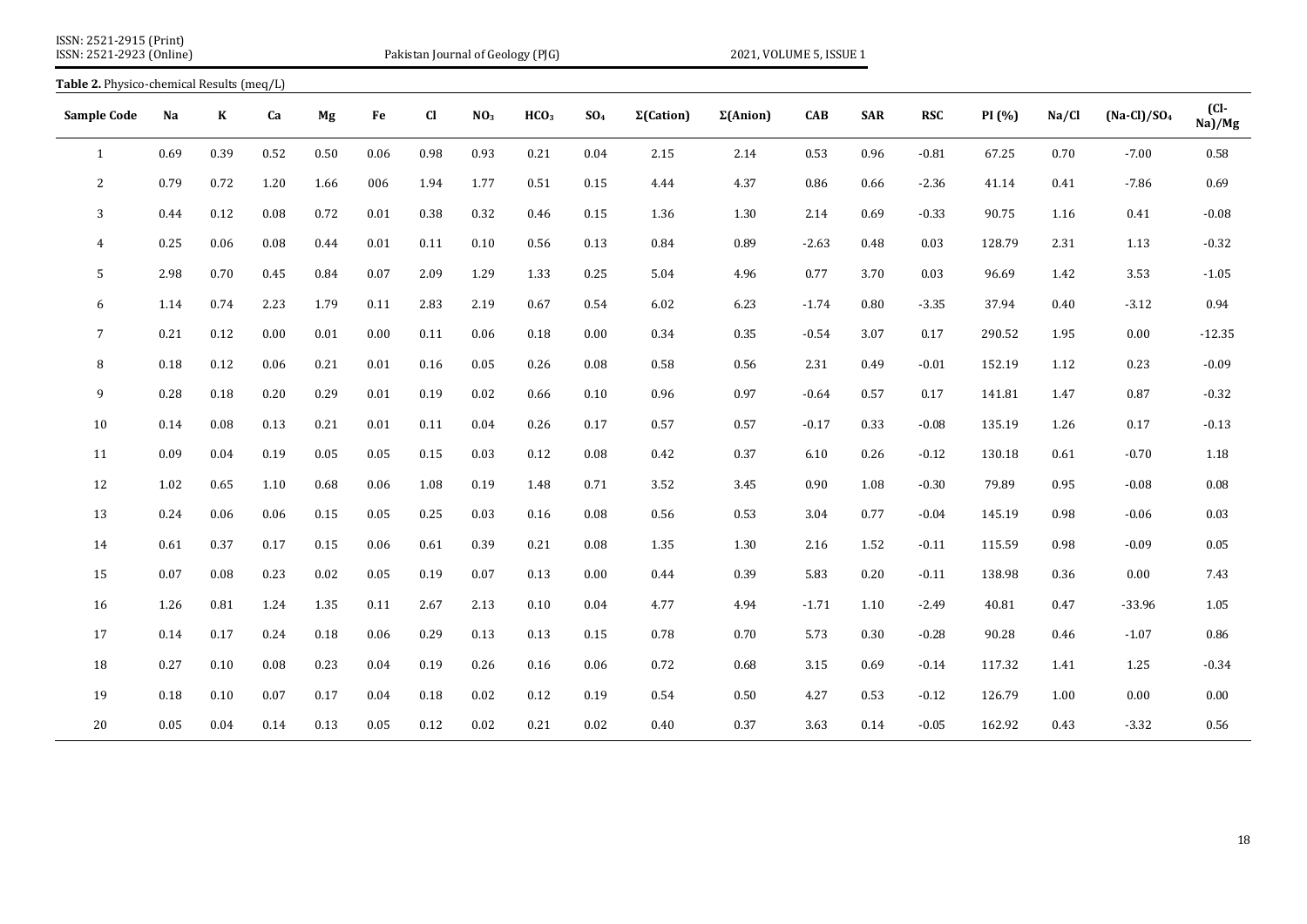# **3.2.Water Quality Index**

WQI using the physico-chemical parameters were determined for the analysed groundwater samples. WQI calculation for Sample 20 is shown in Table 3. WQI for all other groundwater samples were similarly calculated and the results presented in Table 4. The WQI values obtained range between 2.17 and 72.52. Based on WQI classification (Table 5), fifteen (15) groundwater samples (representing 75 %) have WQI less than 25 which indicates excellent water quality. Two (2) groundwater samples (representing 10 %) have WQI between 25 and 50 which indicates good water quality, while three (3) groundwater samples (representing 15 %) have WQI between 50 and 75 which indicates poor water quality. Groundwater quality map based on the WQI values for the various groundwater samples shows that most part of the study area has excellent groundwater quality, while a small region in the northeastern and southeastern parts of the study area has good to poor groundwater quality (Fig. 3).

# **3.3.Bacteriological Assessment**

The faecal coliform bacteria count for this study as shown in Table 1 ranged from 0 CFU/100 ml to too numerous to count (TNTC). The NSDWQ [22] and WHO [23] guidelines for drinking water requires that the concentration of faecal coliform should be 0 CFU/100 ml. Only two (2) groundwater samples (representing 10 %), which are Samples 10 and 15 comply with the NSDWQ [22] and WHO [23] guidelines hence, are suitable for drinking based on the faecal coliform count. All the other eighteen (18) groundwater samples (representing 90 %) have faecal coliform count ranging from 1 CFU/100ml to TNTC. Faecal coliform is an indication of contamination by human and animal faeces. The non-compliance of majority of the analysed groundwater samples indicates insanitary conditions around the hand-dug wells.

| Parameter        | Weight<br>$(w_i)$ | <b>Relative weight</b><br>$W_i = w_i / \Sigma w_i$ | <b>WHO</b> standard<br>$(S_i)$ | Concentration $(C_i)$<br>(mg/L) | $q_i =$<br>$(C_i/S_i) \times 100$ | $SI_i = Wi^* q_i$         |
|------------------|-------------------|----------------------------------------------------|--------------------------------|---------------------------------|-----------------------------------|---------------------------|
| NO <sub>3</sub>  | 5                 | 0.14                                               | 50                             | 1.06                            | 2.12                              | 0.30                      |
| <b>TDS</b>       | 5                 | 0.14                                               | 500                            | 13.00                           | 2.60                              | 0.37                      |
| pH               | 4                 | 0.11                                               | $6.5 - 8.5$                    | 7.20                            | 96.00                             | 0.46                      |
| EC               | 4                 | 0.11                                               | 1500                           | 26.20                           | 1.75                              | 0.20                      |
| SO4 <sup>2</sup> | $\overline{4}$    | 0.11                                               | 250                            | 1.00                            | 0.40                              | 0.05                      |
| HCO <sub>3</sub> | 3                 | 0.09                                               | 500                            | 13.00                           | 2.60                              | 0.22                      |
| <b>Cl</b>        | 3                 | 0.09                                               | 250                            | 4.25                            | 1.70                              | 0.15                      |
| Ca               | 2                 | 0.06                                               | 75                             | 2.84                            | 3.79                              | 0.22                      |
| Na               | $\overline{2}$    | 0.06                                               | 200                            | 1.23                            | 0.62                              | 0.04                      |
| K                | $\overline{2}$    | 0.06                                               | 12                             | 1.50                            | 12.50                             | 0.09                      |
| Mg               | T.                | 0.03                                               | 50                             | 1.52                            | 3.04                              | 0.09                      |
|                  | $\Sigma w_i = 35$ |                                                    |                                |                                 |                                   | $WQI = \Sigma SI_i = 2.1$ |

## **Table 3.** Water Quality Index Calculation for Groundwater Sample 20

#### **Table 4.** Water Quality Index of the Analysed Groundwater Samples

| <b>Sample Code</b> | Location    | Lat. $(N)$ | Long. (E) | WQI   |
|--------------------|-------------|------------|-----------|-------|
| M1                 | Faringida   | 10.580     | 7.415     | 26.63 |
| M <sub>2</sub>     | Mando       | 10.581     | 7.408     | 50.86 |
| M <sub>3</sub>     | Mahuta      | 10.568     | 7.402     | 12.22 |
| M4                 | Mahuta      | 10.558     | 7.409     | 6.94  |
| R5                 | H/Danmani   | 10.540     | 7.405     | 44.35 |
| R6                 | Rigasa      | 10.542     | 7.400     | 72.52 |
| R7                 | Rigasa      | 10.550     | 7.388     | 3.29  |
| R <sub>8</sub>     | Rigasa      | 10.551     | 7.399     | 3.33  |
| R <sub>9</sub>     | Rigasa      | 10.554     | 7.394     | 8.66  |
| <b>R10</b>         | Rigasa      | 10.547     | 7.379     | 3.98  |
| R11                | Rigasa      | 10.554     | 7.382     | 2.66  |
| K12                | K/Mashi     | 10.558     | 7.416     | 21.33 |
| M13                | Mando       | 10.588     | 7.404     | 4.29  |
| M14                | Mando       | 10.583     | 7.396     | 13.94 |
| M15                | Mashi Gwari | 10.574     | 7.387     | 3.69  |
| M16                | Idi Musa    | 10.587     | 7.399     | 59.81 |
| M17                | Rugan Bello | 10.583     | 7.394     | 7.37  |
| M18                | Lema        | 10.582     | 7.390     | 8.25  |
| M19                | Mashi Gwari | 10.572     | 7.381     | 3.18  |
| M20                | Lema        | 10.588     | 7.387     | 2.17  |

# **Table 5.** Water Quality Classification Based on WQI values [24]

| Range      | Type of water           |
|------------|-------------------------|
| $0 - 25$   | Excellent               |
| $26 - 50$  | Good                    |
| $51 - 75$  | Poor                    |
| $76 - 100$ | Very poor               |
| >100       | Unsuitable for drinking |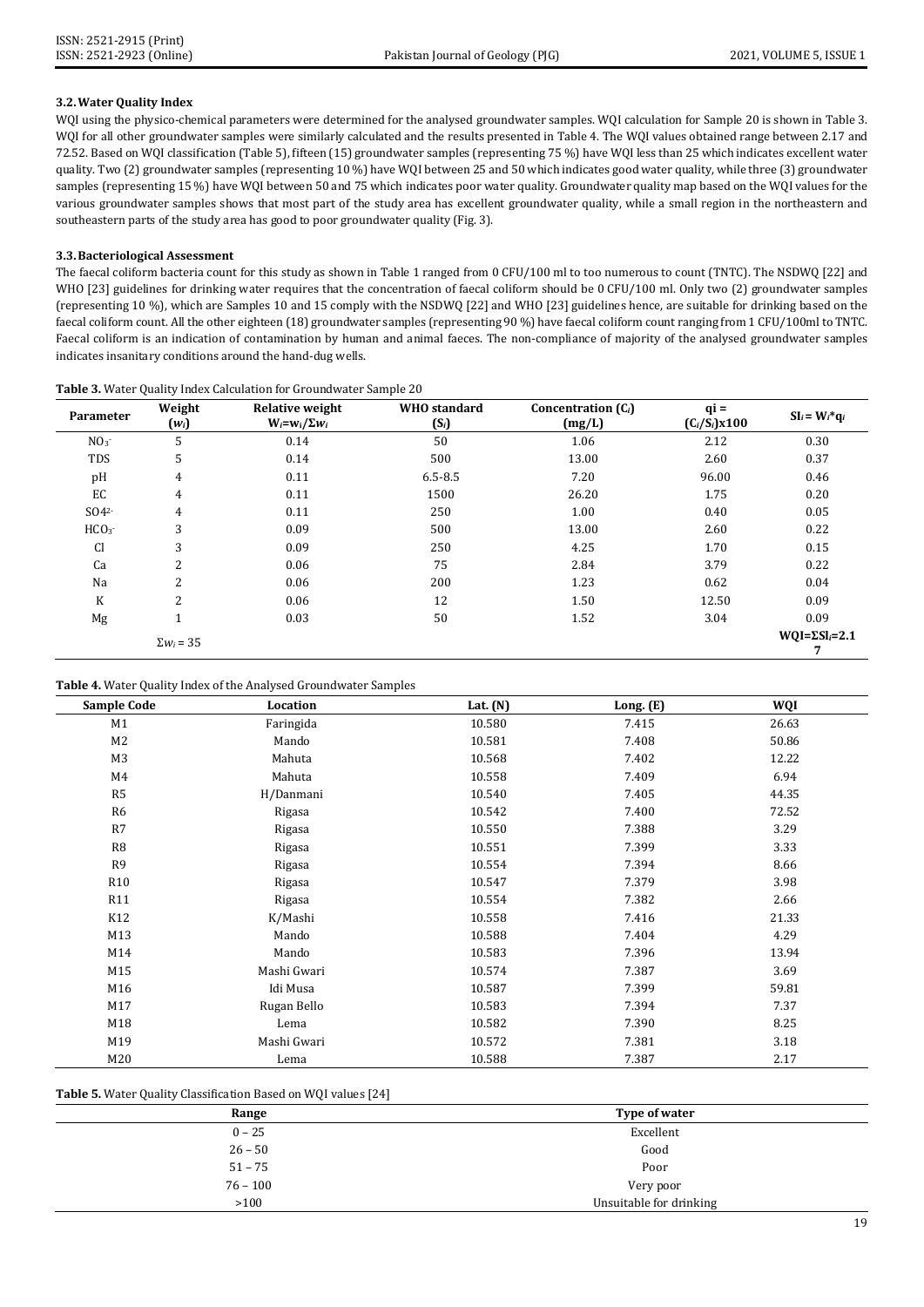

**Figure 3.** Groundwater Quality Map of Mando and Rigasa areas.

## **3.4.Agricultural Use**

Due to the limited supply of rain water in the northern parts of Nigeria, groundwater is used to supplement other water supply systems in agriculture for irrigation purpose and sustenance of animal husbandry. The Sodium Adsorption Ratio (SAR), Residual Sodium Carbonate (RSC) and Permeability Index (PI) of the groundwater samples were determined using Equations 7, 8 and 9, respectively, in order to assess the suitability of the groundwater for agricultural use. The SAR obtained in this study was between 0.14 and 3.70 (Table 6). Comparison of SAR obtained for this study with the SAR of groundwater for agricultural use (Table 2) revealed that all the groundwater samples have SAR less than the maximum permissible limit of 10 and are therefore excellent for agricultural use.

$$
SAR = \frac{N a^+}{\sqrt{\frac{Ca^{2+} + Mg^{2+}}{2}}}
$$
\n
$$
RSC = (CO_3^{-2} + HCO_3^{-}) - (Ca^{2+} + Mg^{2+})
$$
\n(8)

$$
PI = \frac{N a^+ + \sqrt{H C O_3^-}}{C O_3^{-2} + H C O_3^- + N a^+} \times 100
$$
\n<sup>(9)</sup>

**Table 6.** Water classification using SAR [28]

|            |                                  | <b>SAR</b>           |
|------------|----------------------------------|----------------------|
| <b>SAR</b> | <b>Water Class</b>               | <b>Present Study</b> |
| < 10       | Excellent, No problem            | $0.14 - 3.70$        |
| $10 - 18$  | Good (Medium) Increasing Problem |                      |
| $18 - 26$  | Poor (High) Severe Problem       |                      |
| $>26$      | Very High                        |                      |

The RSC values obtained for this study ranged between -2.49 meq/L and 0.17 meq/L (Table 2). For water to be suitable for agricultural purpose the RSC must be < 1.25 meq/L [29]. Based on the RSC the groundwater samples are suitable for agricultural use. High concentrations of HCO<sub>3</sub> correspond to high values of RSC. High RSC indicates an alkaline nature of the water, making the water unsuitable for agricultural purpose. The PI obtained for this study ranged between 40.81 % and 290.52 % (Table 2). Water, based on PI can be grouped as Class I, Class II or Class III (Table 7). The groundwater samples for this study fall within Class I and Class II, hence the groundwater is suitable for agricultural use (Table 4).

| PI(%)     | Class     | <b>PI Present Study</b> | Remark                    |
|-----------|-----------|-------------------------|---------------------------|
| > 50      | Class I   | 17 samples              | Safe for irrigation       |
| $25 - 50$ | Class II  | 3 samples               | Marginal Quality          |
| < 25      | Class III | Nil                     | Unsuitable for irrigation |

# **3.5.Groundwater Origin**

Using the Sulin [31] classification (Table 8), Eleven (11) groundwater samples (55 %) were of connate origin while the rest nine (9) groundwater samples (45 %) were of meteoric origin (Table 2). Out of the 11 groundwater samples of connate origin, eight (8) belonged to the chloride-magnesium class while the remaining three (3) connate groundwater samples belonged to the chloride-calcium class. All the meteoric groundwater fall under the sulphate-sodium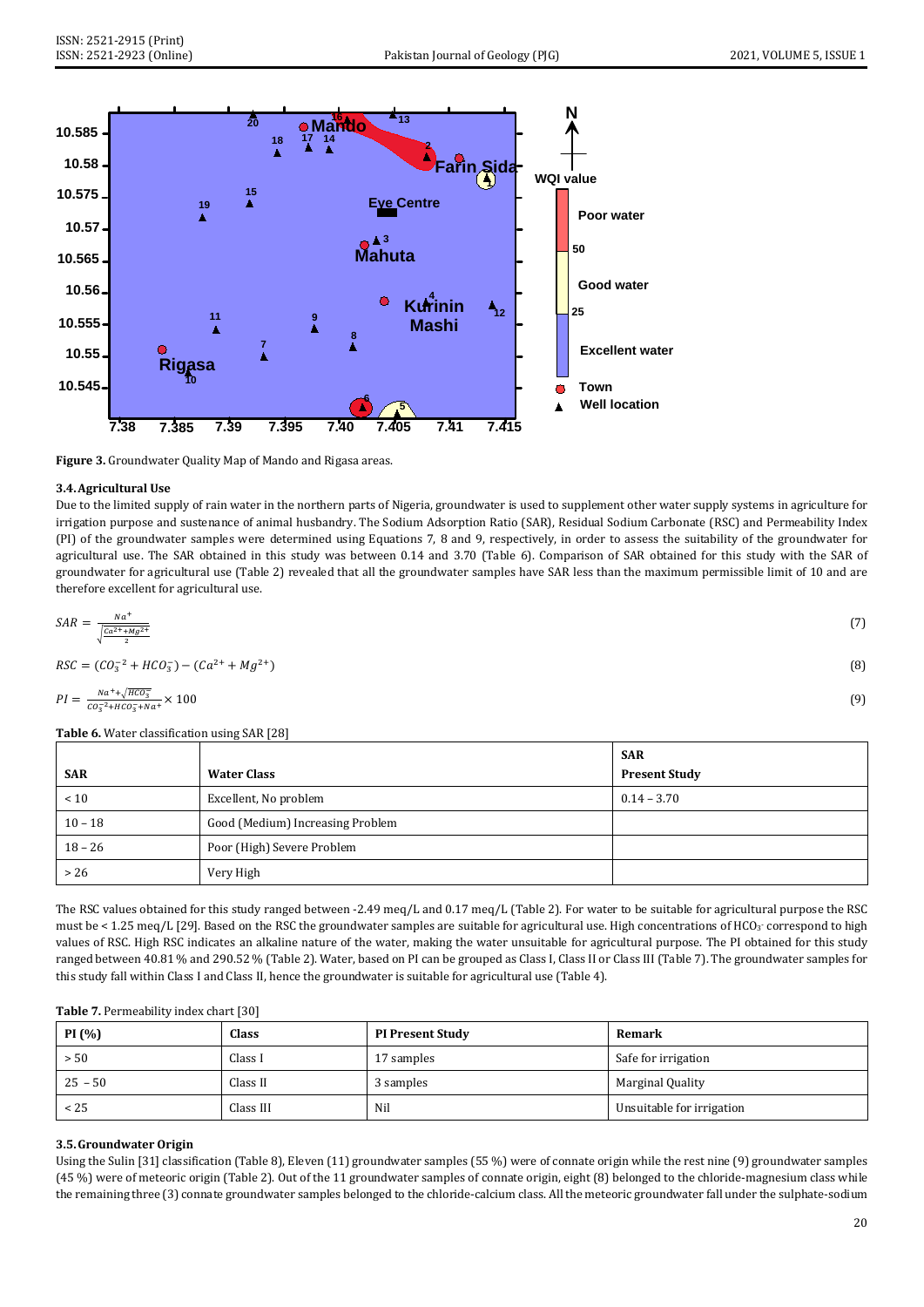class of the Sulin [31] classification. Despite the difference in the origin of the groundwater samples, the Schoeller [32] semi-logarithmic graph showed that based on the concentration of the major ionic constituents, the groundwater samples could be classified as having similar source due to the similarity in the pattern of the curves exhibited by the different groundwater samples (Fig. 4). On the Piper [33] trilinear diagram (Fig. 5), the groundwater samples have varied groundwater facie types. Samples 2 and 6 are of the CaSO<sub>4</sub>-type, typical of gypsum groundwater and mine drainage. Samples 4, 10 and 20 are of the CaHCO3-type, typical of shallow fresh groundwater. Samples 5, 13, 14 and 18 are of the NaCl-types, typical of deep ancient groundwater. Sample 7 is of the NaHCO3-types, typical of deeper groundwater influenced by ion exchange. Samples 1, 16, 17 and 19 are of the CaSO4-NaCl-type. This type of groundwater is a mixture of the gypsum groundwater and mine drainage, and the deep ancient groundwater. Samples 3, 8 and 12 are of the CaHCO3-NaCltype. This type of groundwater is a mixture of the shallow fresh groundwater and the deep ancient groundwater. Sample 9 is of the CaHCO<sub>3</sub>-NaHCO<sub>3</sub>-type. This type water is a mixture of the shallow fresh groundwater and the deeper groundwater influenced by ion exchange. Samples 11 and 15 are of the CaSO4- CaHCO3-NaCl-type, indicating a mixture of three (3) water types. These water types are the gypsum and mine drainage water, shallow fresh groundwater and the deep ancient groundwater. The groundwater in Mando and Rigasa areas is dominated by Na-Cl-type facies, followed by CaHCO3-type facies. This suggests that the alkalis (Na+ + K+) dominate over the alkaline earth ions (Ca<sup>2+</sup> + Mg<sup>2+</sup>) and Cl- is the dominant anion. The relatively higher concentration of Na+ compared to the low Ca<sup>2+</sup> concentration suggests that Ca<sup>2+</sup> and Na+ ion exchange is an important geochemical process for the Na-Cl type of groundwater in the area.

# **Table 8.** Classification of groundwater samples [31]

|                    | Concentration $\left(\frac{meq/L}{meq/L}\right)$ |                              |                            |  |  |  |
|--------------------|--------------------------------------------------|------------------------------|----------------------------|--|--|--|
| <b>Water Types</b> | $\frac{Na^+}{Cl^-}$                              | $Na^+ - Cl^-$<br>$SO_4^{2-}$ | $Cl^- - Na^+$<br>$Mg^{2+}$ |  |  |  |
| <b>Meteoric</b>    |                                                  |                              |                            |  |  |  |
| Sulphate-sodium    | >1                                               | $\leq 1$                     | < 0                        |  |  |  |
| Bicarbonate-sodium | >1                                               | <1                           | > 0                        |  |  |  |
| Connate            |                                                  |                              |                            |  |  |  |
| Chloride-magnesium | $\leq$ 1                                         | < 0                          | $\leq 1$                   |  |  |  |
| Chloride-Calcium   | <1                                               | < 0                          | >1                         |  |  |  |



**Figure 4.** Schoeller Semi Logarithmic Plot of the Groundwater Samples [32]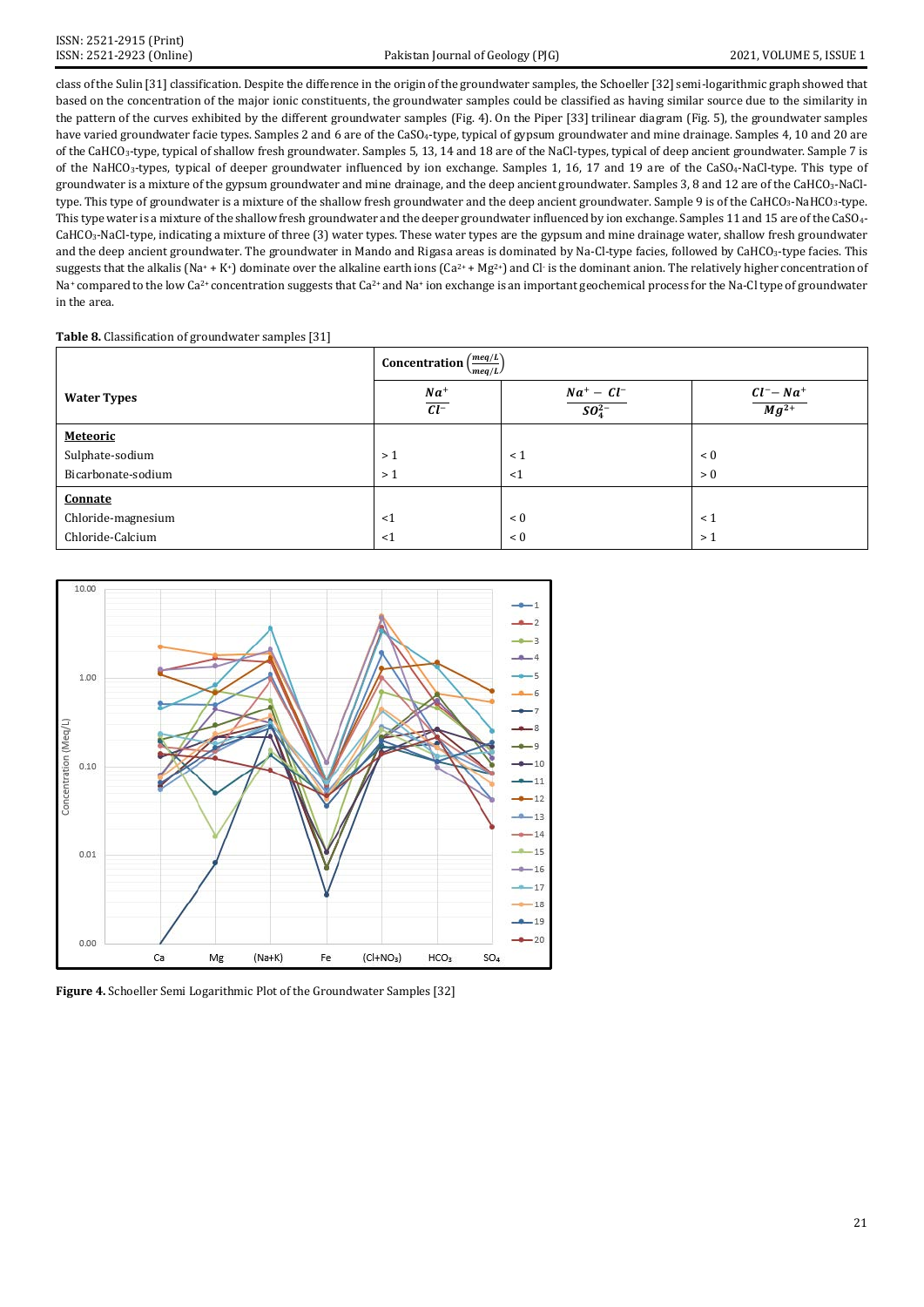



The Gibbs plot was used to show the relationship between the water composition with respect to aquifer characteristics such as rock-water interaction, rainfall dominance (i.e. chemistry of precipitated water) and evaporation for groundwater chemistry [35]. From the Gibbs plots, most of the samples fall within the two fields (Fig. 6). The first field is the rock-water interaction dominance, which indicates that chemical weathering of rock-forming minerals influences the groundwater chemistry by dissolution of rocks through which the water circulates. The second field is the precipitation dominance, which suggests that evaporation control field increases salinity by increasing the concentrations of Na and Cl ions in relation to increase in TDS and probably agricultural inputs. Some of the samples fall outside the plot, which may indicate other processes of anthropogenic activities.



**Figure 6.** Gibbs diagram for groundwater quality-controlling mechanisms in Mando and Rigasa areas

# **4.0.Conclusions**

The quality of groundwater from twenty (20) hand-dug wells around the Mando and Rigasa areas, Northwestern Nigeria was evaluated to determine its hydrochemistry and suitability for drinking and agricultural purposes. Physico-chemical parameters such as pH, EC, TDS, temperature, Na+, Ca<sup>2+</sup>, K+, Mg<sup>2+</sup>,  $Fe^{2*}$ , Cl $\cdot$ , HCO $_3$ , NO $_3$ , SO $_4$ <sup>2</sup> and faecal coliform count were analysed. The results revealed that the ionic concentrations of most of the groundwater samples fall within the permissible limits and are potable except in few cases for pH, Mg<sup>2+</sup>, NO<sub>3</sub>-, K+ and Fe<sup>2+</sup> with percentage compliance of 80, 90, 75, 70 and 40, respectively. Groundwater quality map based on the WQI showed that most part of the study area has excellent groundwater quality, while a small region in the northeastern and southeastern parts of the study area has good to poor groundwater quality. Most of the groundwater samples are not suitable for drinking based on faecal coliform count. Only two (2) groundwater samples (10%) comply with the 0 CFU/100 ml guidelines of the NSDWQ [22] and WHO [23], while the rest eighteen (18) groundwater samples (90 %) have faecal coliform bacteria count above the recommended value. This indicates insanitary conditions around most of the hand-dug wells. The groundwater samples are suitable for agricultural purposes based on the SAR, RSC and PI analysed. The Na-Cl-type and CaHCO<sub>3</sub>-type facies groundwater are the most dominant in the Mando and Rigasa areas, while the Cl· is the dominant anion. The Gibbs plots revealed that the groundwater quality controlling mechanisms are mainly the rock-water interaction and ionic precipitation.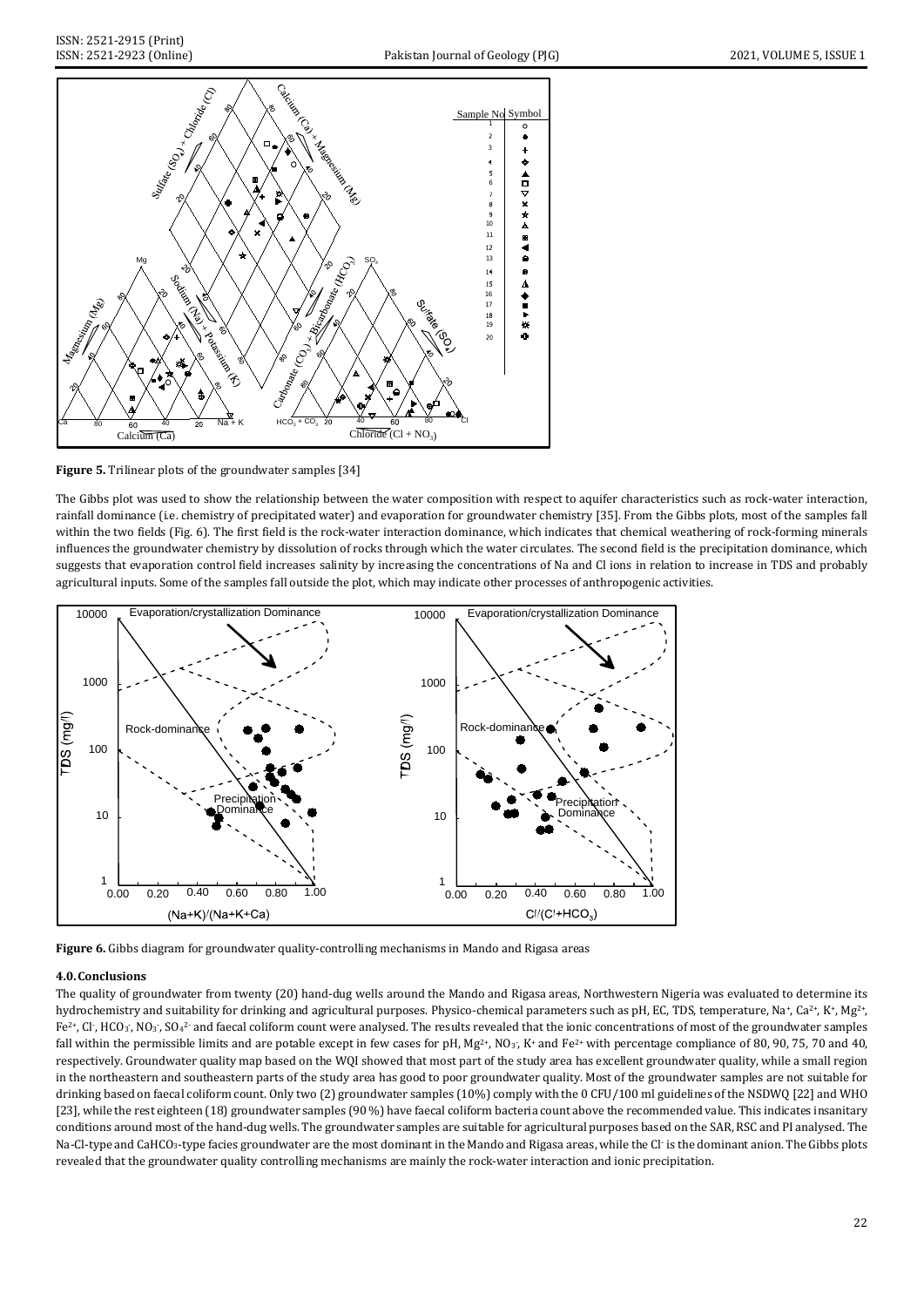#### **5.0.References**

- [1] B.S. Terhemba, D.N. Obiora, C.U. Josiah, E.O. Paul, J. Hilary, and J.C. Ibuot, "Aquifer Vulnerability Mapping in Katsina-Ala Area, Central Nigeria Using Integrated Electrical Conductivity (IEC)", Journal of Environment and Earth Science, Vol. 6, No. 6, Pp. 66 – 75, 2016.
- [2] United Nations Water, UN-Water, Water for a Sustainable World, The United Nations World Water Development Report. Paris, France: United Nations Educational, Scientific and Cultural Organisation, 2015.
- [3] A. Du Plessis, "Freshwater Challenges of South Africa and its Upper Vaal River", Current State and Outlook. Springer, London, 2017.
- [4] African Groundwater Network, AGW-NET, Integration of Groundwater Management into Transboundary Basin Organizations in Africa- a Training Manual by AGW-Net, BGR, IWMI, CapNet, ANBO, and IGRAC, 2015.
- [5] National Water Resources Institute- Rural Water Supply and Sanitation Centre, NWRI-RWSSC, Course 3. Drilling Technology. NWRI-RWSSC, Kaduna, 2012.
- [6] M. Lyu, Z. Pang, L. Yin, J. Zhang, T.Huang, S. Yang, Z. Li, X. Wang, and T. Gulbostan, "The Control of Groundwater Flow Systems and Geochemical Processes on Groundwater Chemistry: A Case Study in Wushenzhao Basin, NW China", Water, 11, 790, 2019.
- [7] B. Agoubi, "Assessing hydrothermal groundwater flow path using Kohonen's SOM, geochemical data, and groundwater temperature cooling trend", Environ Sci. Pollut. Res., 25, Pp. 13597–13610, 2018. https://doi.org/10.1007/s11356-018-1525-1
- [8] G. Bartzas, F. Tinivella, L. Medini, D. Zaharaki, and K., Komnitsas, "Assessment of groundwater contamination risk in an agricultural area in north Italy", Information Processing in Agriculture, Vol. 2, No. 2, 2015. https://doi.org/10.1016/j.inpa.2015.06.004
- [9] N. Sasakova, G. Gregory, D. Takacova, J. Mojzisova, L. Papajova, J. Venglovsky, T. Szaboova, and S. Kovacova, "Pollution of Surface and Ground Water by Sources Related to Agricultural Activities", Front. Sustain. Food Syst., 2018. https://doi.org/10.3389/fsufs.2018.00042
- [10] A. Nigusse, A. Bairu, N. Tadesse, and K. Bheemalingeswara, 2011. Effect of Chemical and Mineralogical Composition of Rocks on the Groundwater Chemistry of Hewanie and its Surrounding Areas, Southern Tigray, Ethiopia. Ethiopian Journal of Environmental Studies and Management. Vol. 4, No. 4, 2011. http://dx.doi.org/10.4314/ejesm.v4i4.3
- [11] M.F. Howladar, M.A. Al Numanbakth, and M.O. Faruque, "Application of Water Quality Index (WQI) and Multivariate Statistics to Evaluate the Water Quality Around Maddhapara Granite Mining Industrial Area, Dinajpur, Bangladesh", Environmental Systems Research, Vol. 6, Pp. 13-22, 2017. https://doi.org/10.1186/s40068-017-0090-9.
- [12] B. Maina, and A.C. Eziashi, "Effects of Sewage Disposal on Groundwater Quality in Gombe Metropolis, Gombe State, Nigeria", Lap Lambert Academic Publishing, Pp. 82, 2017.
- [13] U.U. Udiba, I. Bashir, N.S. Akpan, S. Olaoye, U.I. Idio, E.H. Odeke, V. Ugoji, S. Anyajara, and T.D.T. Agboun, "Impact of Mining Activities on Ground Water Quality Status, Dareta Village, Zamfara, Nigeria", Archives of Applied Science Research, Vol. 5, No. 1, Pp. 151-158, 2013.
- [14] V. Sunitha, B. Muralidhara Reddy, and M. Ramakrishna Reddy, "Groundwater Contamination from Agro-chemicals in Irrigated Environment: Field Trials", Advances in Applied Sciences Research, Vol. 4, No. 3, Pp. 5-9, 2013.
- [15] A.S. Oke, "Regional Aquifer Vulnerability and Pollution Sensitivity Analysis of Drastic Application to Dahomey Basin of Nigeria", Int. J. Environ. Res. Public Health, Vol. 17, Pp. 2609, 2020. doi:10.3390/ijerph17072609.
- [16] C.N. Egbinola, and A.C. Amanambu, "Groundwater Contamination in Ibadan, South-West Nigeria", SpringerPlus, 2014. DOI: 10.1186/2193-1801-3- 448.
- [17] F.J. Ogbozige, D.B. Adie, S.B. Igboro, and A. Giwa, "Evaluation of the Water Quality of River Kaduna, Nigeria Using Water Quality Index", J. Appl. Sci. Environ. Manage., Vol. 21, No. 6, Pp. 1119-1126, 2017[. https://dx.doi.org/10.4314/jasem.v21i6.21.](https://dx.doi.org/10.4314/jasem.v21i6.21)
- [18] World Health Organisation, 2019. Drinking Water[. https://www.who.int/news-room/fact-sheets/detail/drinking-water](https://www.who.int/news-room/fact-sheets/detail/drinking-water) (Accessed 15 March 2021).
- [19] L.M. Maniyunda, B.A. Raji, A.C. Odunze, and W.B. Malgwi, "Forms and Content of Sesquioxides in Soils on Basement Complexes of Northern Guinea Savanna of Nigeria", Journal of Soil Science and Environmental Management, Vol. 6, No. 6, Pp. 148 – 157, 2015. DOI 10.5897/JSSEM13. 0428.
- [20] Nigerian Meteorological Agency, NIMET. Rainfall data for Kaduna, Pp. 1981-2015, 2017.
- [21] J.A. Alimi, "Vulnerability Mapping of Shallow Aquifers and Groundwater Quality Evaluation in Mando/Rigasa Area (part of Kaduna Sheet 123 SE) Northwestern Nigeria", Unpublished M.Sc. Thesis, Department of Geology, Federal University of Technology Minna, Pp. 68, 2019.
- [22] National Standards for Drinking Water Quality (NSDWQ), "Nigerian Standard for Drinking Water Quality", NIS 554:2015, Standards Organisation of Nigeria (SON), 2015.
- [23] World Health Organisation (WHO), "Guidelines for Drinking-Water Quality: Fourth Edition Incorporating the First Addendum", Geneva: World Health Organisation, 2017.
- [24] V. Calmuc, M. Calmuc, M.C. Topa, M. Timofti, C. Iticescu, and L. Georgescu, "Various Methods for Calculating the Water Quality Index. Annals of "Dunarea de Jos", University of Galati Mathematics, Physics, Theoretical Mechanics Fascicle II, Year X (XLI), Vol. 2 no. 9, 2018. https://doi.org/10.35219/annugal-math-phys-mec.2018.2.09
- [25] S.K. Kumar, A. Logeshkumaran, N.S. Magesh, P.S. Godson, and N. Chandrasekar, "Hydro-geochemistry and Application of Water Quality Index (WQI) for Groundwater Quality Assessment, Anna Nagar, part of Chennai City, Tamil Nadu, India", Applied Water Science, Vol. 5, Pp. 335-343, 2014. https://doi.org/10.1007/s13201-014-0196-4.